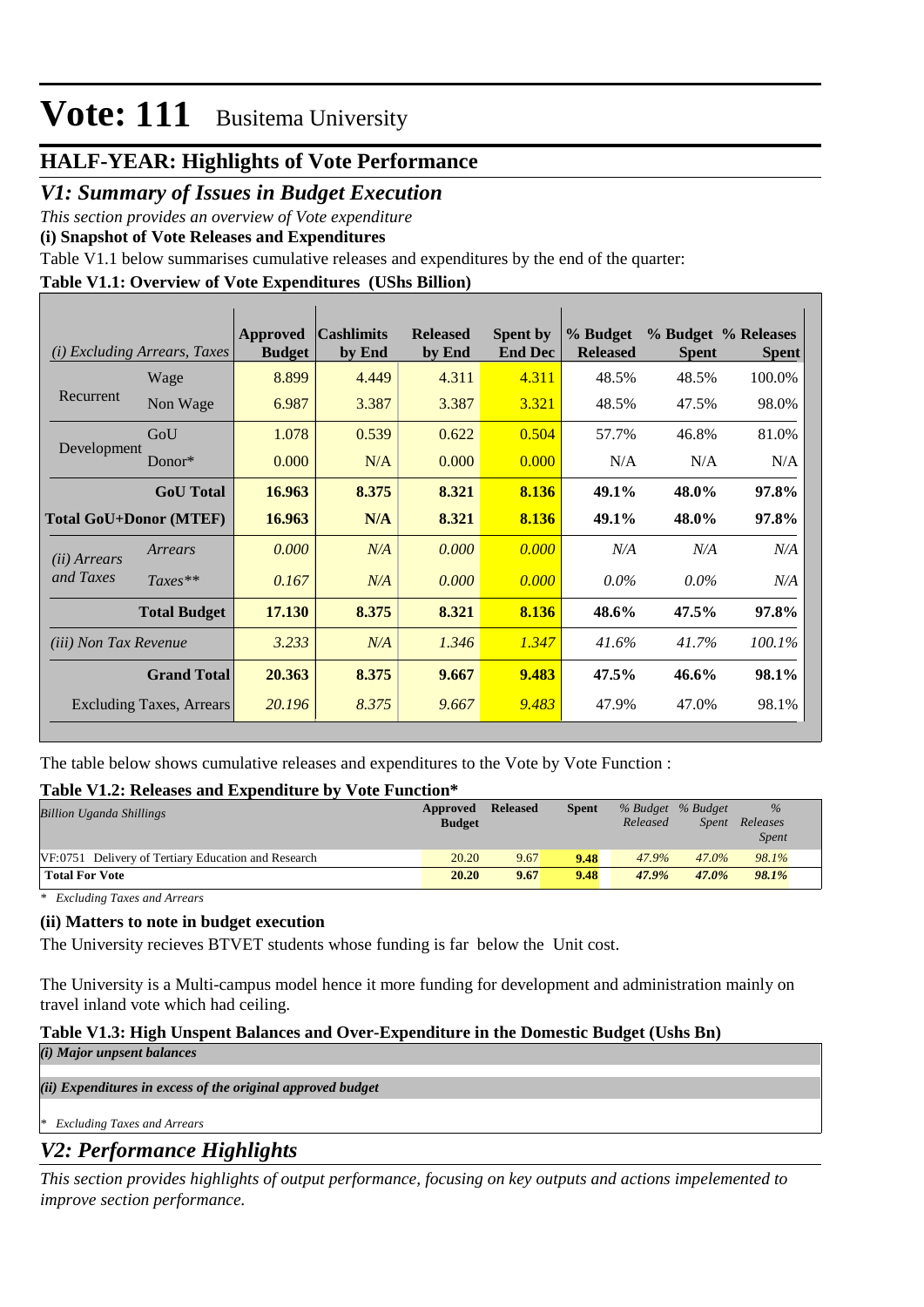# **HALF-YEAR: Highlights of Vote Performance**

## **Table V2.1: Key Vote Output Indicators and Expenditures\***

| Vote, Vote Function<br><b>Key Output</b>                 | <b>Approved Budget and</b><br><b>Planned outputs</b>                                                                                         | <b>Cumulative Expenditure</b><br>and Performance                                                                                                                                                                                                                                                                                                                                                                                                                       | <b>Status and Reasons for any</b><br><b>Variation from Plans</b>                                                                                                                                                                            |
|----------------------------------------------------------|----------------------------------------------------------------------------------------------------------------------------------------------|------------------------------------------------------------------------------------------------------------------------------------------------------------------------------------------------------------------------------------------------------------------------------------------------------------------------------------------------------------------------------------------------------------------------------------------------------------------------|---------------------------------------------------------------------------------------------------------------------------------------------------------------------------------------------------------------------------------------------|
|                                                          | Vote Function: 0751 Delivery of Tertiary Education and Research                                                                              |                                                                                                                                                                                                                                                                                                                                                                                                                                                                        |                                                                                                                                                                                                                                             |
| <b>Output: 075101</b>                                    | <b>Teaching and Training</b>                                                                                                                 |                                                                                                                                                                                                                                                                                                                                                                                                                                                                        |                                                                                                                                                                                                                                             |
| Description of Performance: To teach and train 1,093     | students, to continue to procure<br>teaching materials, conduct<br>recess term activities and<br>conduct tests and semester<br>examinations. | 1,215 students graduated on the The University managed to get<br>was held on 3rd October, 2014.<br>Out 1,215 graduands, 345<br>(29%) were females and<br>870(71%) males. 444 were<br>certificate graduands, 531<br>diplomas and 240 bachelors.                                                                                                                                                                                                                         | 5th Graduation Ceremony which more students on private scheme<br>because of Government Loan<br>Scheme. In addition central<br>marking was introduced which<br>let the faculties to get results<br>timely for student who were<br>graduating |
|                                                          |                                                                                                                                              | The University developed six<br>masters courses and one post<br>graduate diploma and these<br>include; Masters of Science in<br>Climate Change and Disaster<br>Management, Master of<br>Educational Leadership and<br>Management, Master of Science<br>in Climate Change and Disaster<br>Management, Master of Science<br>in Irrigation and Drainage<br>Engineering, Master of Science<br>in Computer Forensics and Post<br>Graduate Diploma in Computer<br>Forensics. |                                                                                                                                                                                                                                             |
|                                                          |                                                                                                                                              | The University admitted 273<br>students for Academic Year<br>2014/15 on Government<br>scheme. The University<br>enrollment stands at 3,867 of<br>which 969 are Government and<br>2,898 are on private scheme.                                                                                                                                                                                                                                                          |                                                                                                                                                                                                                                             |
|                                                          |                                                                                                                                              | 32,500 Exam answer booklets<br>procured for semester one exam<br>1 semester 1 exam conducted<br>-TEEAL software (e-resource)<br>in all the campus libraries was<br>installed                                                                                                                                                                                                                                                                                           |                                                                                                                                                                                                                                             |
| Performance Indicators:                                  |                                                                                                                                              |                                                                                                                                                                                                                                                                                                                                                                                                                                                                        |                                                                                                                                                                                                                                             |
| No. of students graduating                               | 667                                                                                                                                          | 1215                                                                                                                                                                                                                                                                                                                                                                                                                                                                   |                                                                                                                                                                                                                                             |
| No. of academic programmes<br>offered                    | 16                                                                                                                                           | 16                                                                                                                                                                                                                                                                                                                                                                                                                                                                     |                                                                                                                                                                                                                                             |
| <b>Output Cost:</b>                                      | UShs Bn:<br>6.334                                                                                                                            | UShs Bn:                                                                                                                                                                                                                                                                                                                                                                                                                                                               | 2.731 % Budget Spent:<br>43.1%                                                                                                                                                                                                              |
| Output: 075103                                           | Outreach                                                                                                                                     |                                                                                                                                                                                                                                                                                                                                                                                                                                                                        |                                                                                                                                                                                                                                             |
| Description of Performance: To continue with training of | farmers in best practices,<br>organise HIV/AIDS<br>sensitisation workshops and<br>Outreach meetings with the<br>neighboring communities.     | - 150 rural community farmers<br>in Soroti were trained in the use<br>of Phyto-therapy in context of<br>consolidation of Food<br>Soveriegnty in Uganda<br>- The University established<br>collaborations and linkages with<br>the communities neighboring<br>campuses and other institutions.                                                                                                                                                                          | The University has limited<br>bandwidth and unreliable<br>internet connectivity which<br>makes hard to quickly share e-<br>resources to ease research<br>activities                                                                         |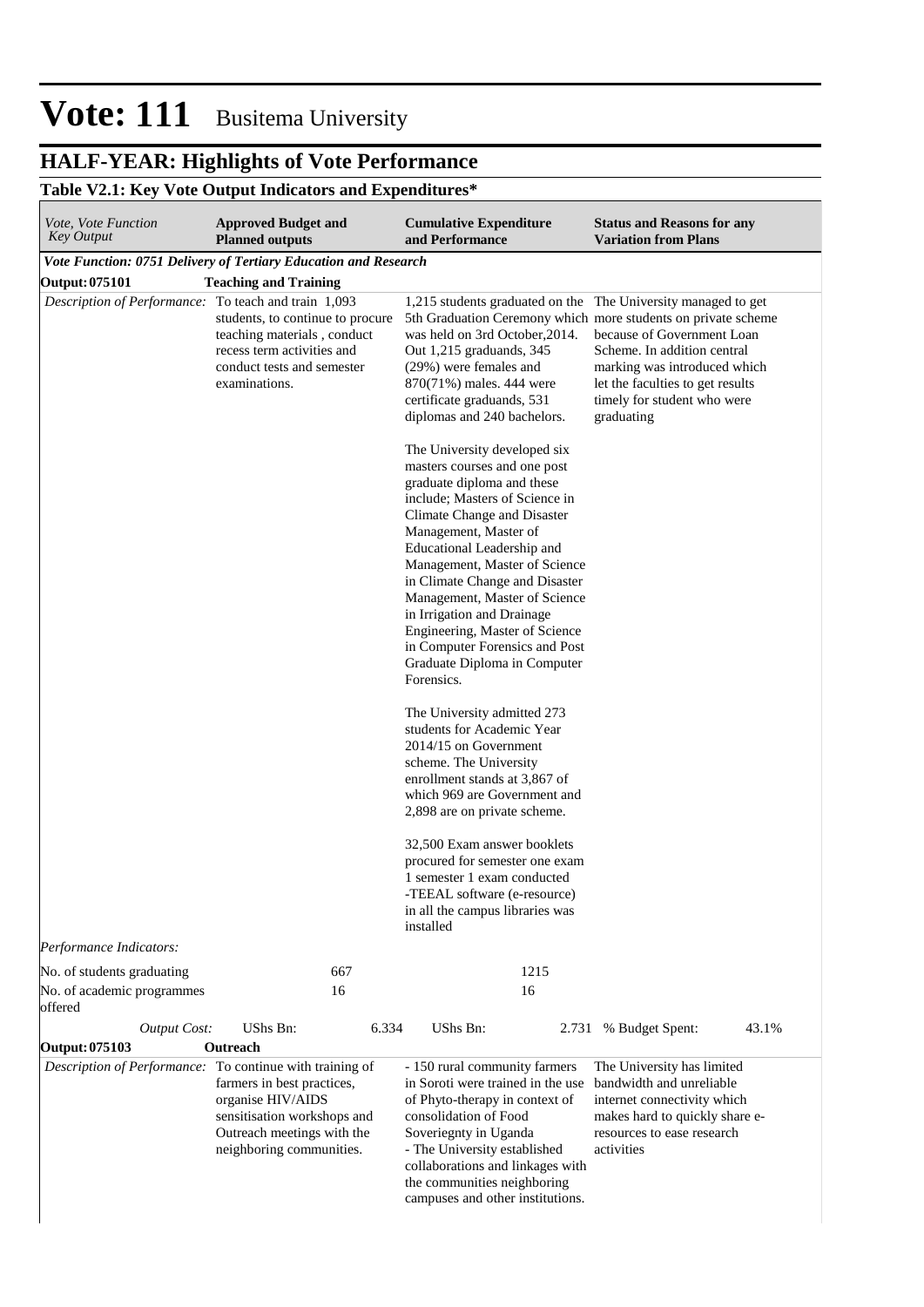# **HALF-YEAR: Highlights of Vote Performance**

| Vote, Vote Function<br><b>Key Output</b> |                     | <b>Approved Budget and</b><br><b>Planned outputs</b>                                      |       | <b>Cumulative Expenditure</b><br>and Performance                                                                                                                                                                                                                                                                                                                                                                                                                                                                                                                                                                                                                                                                                                                                                                                                                                                                                                                                                                                                                                                                                                                                                                                                                                                                                                                                                                                                                                                                                                                                                                                                           | <b>Status and Reasons for any</b><br><b>Variation from Plans</b> |       |
|------------------------------------------|---------------------|-------------------------------------------------------------------------------------------|-------|------------------------------------------------------------------------------------------------------------------------------------------------------------------------------------------------------------------------------------------------------------------------------------------------------------------------------------------------------------------------------------------------------------------------------------------------------------------------------------------------------------------------------------------------------------------------------------------------------------------------------------------------------------------------------------------------------------------------------------------------------------------------------------------------------------------------------------------------------------------------------------------------------------------------------------------------------------------------------------------------------------------------------------------------------------------------------------------------------------------------------------------------------------------------------------------------------------------------------------------------------------------------------------------------------------------------------------------------------------------------------------------------------------------------------------------------------------------------------------------------------------------------------------------------------------------------------------------------------------------------------------------------------------|------------------------------------------------------------------|-------|
|                                          |                     |                                                                                           |       | These include;<br>-Sokoine University, on<br>"Ecologically based<br>Management of Rodent Pests in<br>Maize and Rice in East Africa"<br>with support of Bill and<br>Melinda Gates Foundation.<br>This particular research has a<br>PhD training component from<br>which our staff will benefit.<br>-Engaging rural communities in<br>Soroti in kuroiler chicken<br>rearing.<br>- Training of the local<br>community in the use of herbs<br>to treat cattle to improve<br>household income of the rural<br>communities around Soroti<br>district.<br>- Implementation of the NAADS<br>programme in Soroti and Serere<br>districts through providing<br>advisory services to farmers.<br>-A GIS and Remote Sensing<br>Computer Laboratory was<br>established with support of the<br>Flemish Inter University<br>Council (VLIR). The Computer<br>Laboratory is supporting the<br>teaching of computer-based<br>course units.<br>-The Department participated in<br>the East African Inter-<br>University robotics competition<br>in May 2014 in Nairobi and<br>emerged third out of 29<br>institutions that participated.<br>-The Department participated in<br>the NTV ideas lab project and<br>our students took the 2nd<br>position out of 30<br>institutions/Software<br><b>Development Companies</b><br>-The Department participated in<br>Orange community innovation<br>award and the University<br>emerged third out of 40<br>applications from 16 different<br>institutions<br>-The Department is currently<br>carrying out a joint research<br>with UMEME Uganda on<br>developing a system which can<br>detect the level of oil in a<br>transformer. |                                                                  |       |
|                                          | <b>Output Cost:</b> | UShs Bn:                                                                                  | 0.212 | UShs Bn:                                                                                                                                                                                                                                                                                                                                                                                                                                                                                                                                                                                                                                                                                                                                                                                                                                                                                                                                                                                                                                                                                                                                                                                                                                                                                                                                                                                                                                                                                                                                                                                                                                                   | 0.081 % Budget Spent:                                            | 38.0% |
| Output: 075104                           |                     | <b>Students' Welfare</b>                                                                  |       |                                                                                                                                                                                                                                                                                                                                                                                                                                                                                                                                                                                                                                                                                                                                                                                                                                                                                                                                                                                                                                                                                                                                                                                                                                                                                                                                                                                                                                                                                                                                                                                                                                                            |                                                                  |       |
|                                          |                     | Description of Performance: To pay living allowances to<br>1,093 students, acquisition of |       | -969 students were paid their<br>living allowance for 6 months.                                                                                                                                                                                                                                                                                                                                                                                                                                                                                                                                                                                                                                                                                                                                                                                                                                                                                                                                                                                                                                                                                                                                                                                                                                                                                                                                                                                                                                                                                                                                                                                            | The University has grown a<br>home based talent in sports but    |       |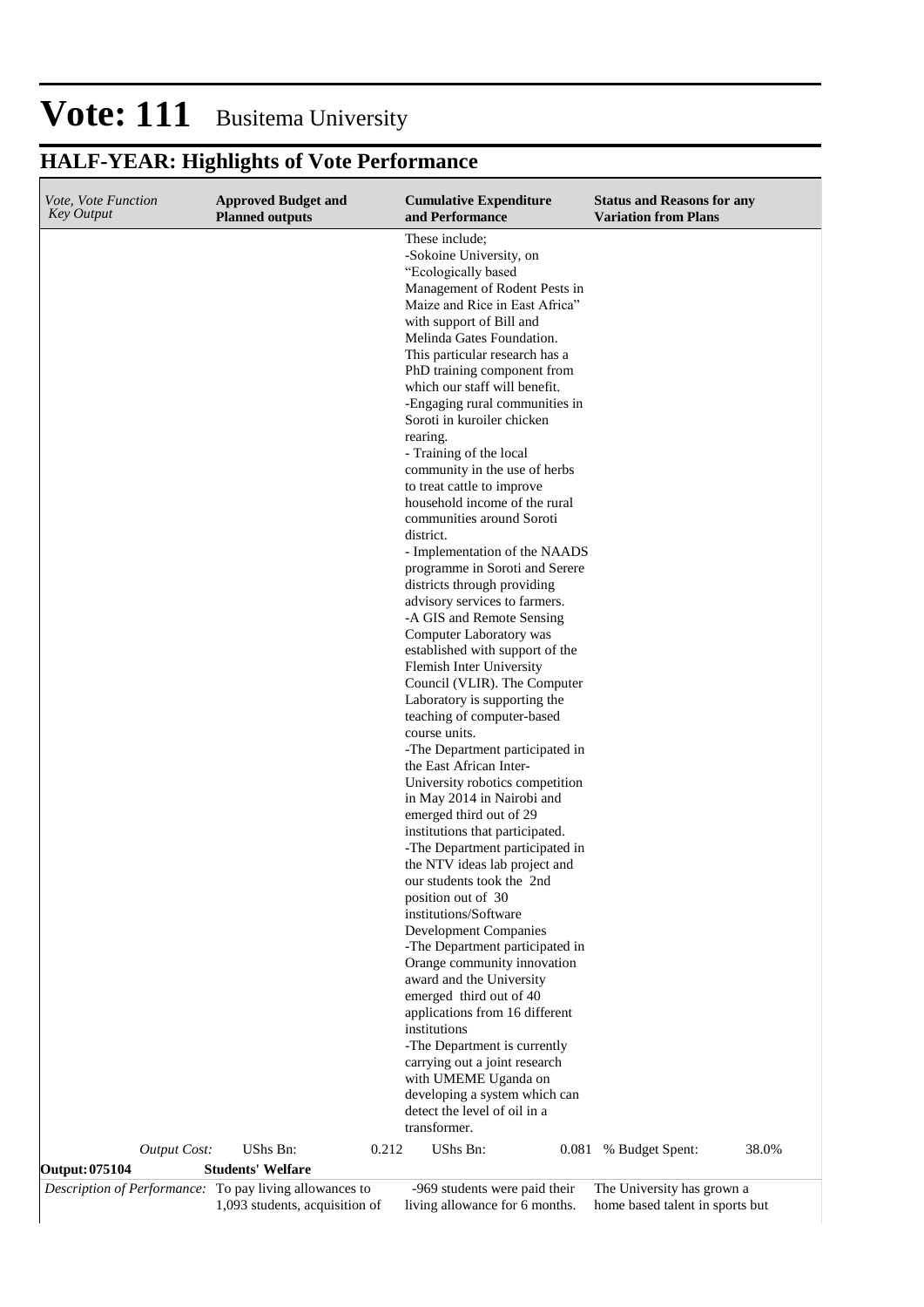## **HALF-YEAR: Highlights of Vote Performance**

| <i>Vote, Vote Function</i><br><b>Key Output</b> | <b>Approved Budget and</b><br><b>Planned outputs</b>                                                       | <b>Cumulative Expenditure</b><br>and Performance                                                                                                                                                                                                                                                                                                                                                                                                   | <b>Status and Reasons for any</b><br><b>Variation from Plans</b>                               |
|-------------------------------------------------|------------------------------------------------------------------------------------------------------------|----------------------------------------------------------------------------------------------------------------------------------------------------------------------------------------------------------------------------------------------------------------------------------------------------------------------------------------------------------------------------------------------------------------------------------------------------|------------------------------------------------------------------------------------------------|
|                                                 | teaching materials, conduct<br>recess term activities and<br>provision of health and sports<br>facilities. | Wood ball team represents the<br>University in Nairobi for all<br>Africa games where they won<br>gold. The University Badminton<br>team also won silver in all<br>Africa games competition. Inter-<br>hall games were conducted.<br>-The Guild leadership training<br>was conducted in Soroti, all the<br>guild leaders from all the<br>campuses participated.<br>- One HIV/AIDS sensitization<br>workshops were held on all the<br>five campuses. | it very expensive to participate<br>in every sport since it involves<br>travelling even abroad |
| Performance Indicators:                         |                                                                                                            |                                                                                                                                                                                                                                                                                                                                                                                                                                                    |                                                                                                |
| No. of Students' Welfare<br>supported.          | 1,093                                                                                                      | 969                                                                                                                                                                                                                                                                                                                                                                                                                                                |                                                                                                |
| <b>Output Cost:</b>                             | UShs Bn:                                                                                                   | UShs Bn:<br>5.523<br>2.276                                                                                                                                                                                                                                                                                                                                                                                                                         | % Budget Spent:<br>41.2%                                                                       |
| <b>Vote Function Cost</b>                       | <b>UShs Bn:</b>                                                                                            | 20.196 UShs Bn:                                                                                                                                                                                                                                                                                                                                                                                                                                    | 47.0%<br>9.483 % Budget Spent:                                                                 |
| <b>Cost of Vote Services:</b>                   | UShs Bn:                                                                                                   | 20.196 UShs Bn:                                                                                                                                                                                                                                                                                                                                                                                                                                    | 47.0%<br><b>9.483</b> % Budget Spent:                                                          |

*\* Excluding Taxes and Arrears*

1,215 students graduated on the 5th Graduation Ceremony which was held on 3rd October,2014. Out 1,215 graduands, 345 (29%) were females and 870(71%) males. 444 were certificate graduands, 531 diplomas and 240 bachelors.The University admitted 273 students for Academic Year 2014/15 on Government scheme. The University enrollment stands at 3,867 of which 969 are Government and 2,898 are on private scheme. The University Research, Innovations and Dissemination Policy that aims at guiding research activities was approved by The University Council. By the end of the quarter 58 publications were realized.

The University does not have a compresive accounting system to ease reporting across campuses.

### **Table V2.2: Implementing Actions to Improve Vote Performance**

| <b>Planned Actions:</b>                                                                                        | <b>Actual Actions:</b>                                                                                                                                                                                                             | <b>Reasons for Variation</b>                                                                                                                                              |
|----------------------------------------------------------------------------------------------------------------|------------------------------------------------------------------------------------------------------------------------------------------------------------------------------------------------------------------------------------|---------------------------------------------------------------------------------------------------------------------------------------------------------------------------|
| Vote: 111 Busitema University                                                                                  |                                                                                                                                                                                                                                    |                                                                                                                                                                           |
| Vote Function: 07.51 Delivery of Tertiary Education and Research                                               |                                                                                                                                                                                                                                    |                                                                                                                                                                           |
| Widen the dase for A.I.A collection                                                                            | The University increased its private<br>enrollment and AIA collections have<br>increased. In addition the University<br>developed the Business plan which<br>layouts all the strategies for commercial<br>exploitation of her land | The University will collect the targeted<br>AIA                                                                                                                           |
| Vote: 111 Busitema University                                                                                  |                                                                                                                                                                                                                                    |                                                                                                                                                                           |
| Vote Function: 07.51 Delivery of Tertiary Education and Research                                               |                                                                                                                                                                                                                                    |                                                                                                                                                                           |
| Build ICT infrastructure for<br>communication, management and teaching.                                        | The University is in the Final stages of<br>installing LAN to improve on ICT<br>infrastructure                                                                                                                                     | The University is lobying NITA to<br>connect them National back bone                                                                                                      |
| To attract staff at senior levels by offering<br>competitive salaries (enhanced) and other<br>fringe benefits. | The University is mobilising funds to<br>implement the approved Staff Tenure<br>Terms and Conditions of Services                                                                                                                   | The University is implementing the<br>approved Staff Tenure Terms and<br>Conditions of Services. The University has<br>also started on the promotion process of<br>staff. |

# *V3: Details of Releases and Expenditure*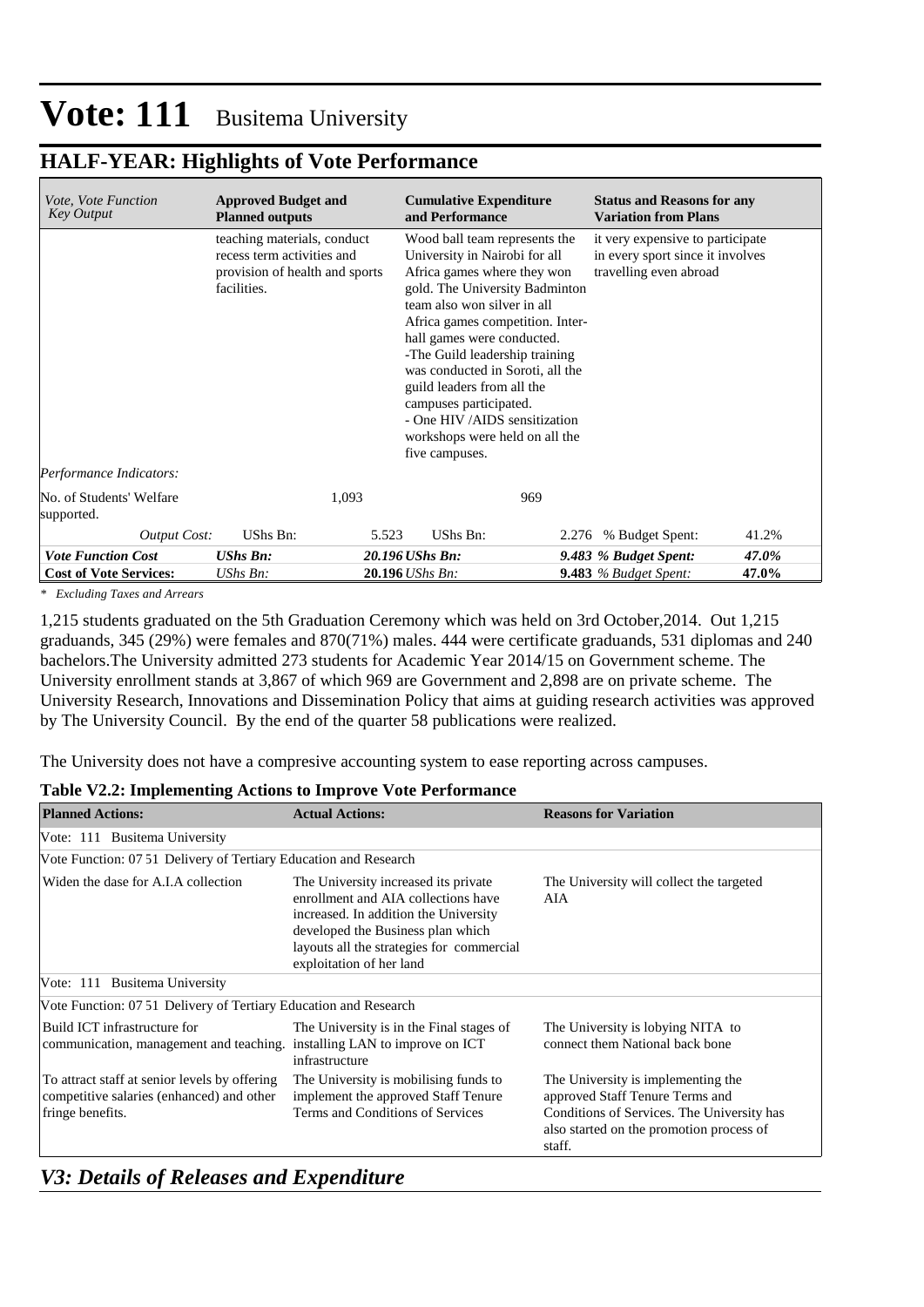# **HALF-YEAR: Highlights of Vote Performance**

*This section provides a comprehensive summary of the outputs delivered by the Vote and further details of Vote expenditures by Vote Function and Expenditure Item.*

#### **Table V3.1: GoU Releases and Expenditure by Output\***

| <b>Billion Uganda Shillings</b>                                  | Approved      | <b>Released</b> | <b>Spent</b> | $%$ GoU       | $%$ GoU       | $%$ GoU      |
|------------------------------------------------------------------|---------------|-----------------|--------------|---------------|---------------|--------------|
|                                                                  | <b>Budget</b> |                 |              | <b>Budget</b> | <b>Budget</b> | Releases     |
|                                                                  |               |                 |              | Released      | Spent         | <i>Spent</i> |
| VF:0751 Delivery of Tertiary Education and Research              | 16.96         | 8.32            | 8.14         | 49.1%         | 48.0%         | 97.8%        |
| Class: Outputs Provided                                          | 15.89         | 7.70            | 7.63         | 48.5%         | 48.0%         | 99.1%        |
| $ 075101$ Teaching and Training                                  | 4.32          | 2.09            | 2.29         | 48.2%         | 52.9%         | 109.7%       |
| 075102 Research, Consultancy and Publications                    | 0.30          | 0.15            | 0.11         | 49.1%         | 38.0%         | 77.2%        |
| 075103 Outreach                                                  | 0.20          | 0.10            | 0.08         | 49.1%         | 40.7%         | 82.8%        |
| 075104 Students' Welfare                                         | 5.32          | 2.60            | 2.25         | 48.9%         | 42.3%         | 86.5%        |
| 075105 Administration and Support Services                       | 5.74          | 2.77            | 2.90         | 48.2%         | 50.4%         | 104.7%       |
| Class: Capital Purchases                                         | 1.08          | 0.62            | 0.50         | 57.7%         | 46.8%         | 81.0%        |
| 075172 Government Buildings and Administrative Infrastructure    | 0.70          | 0.38            | 0.26         | 54.7%         | 36.9%         | 67.5%        |
| 075175 Purchase of Motor Vehicles and Other Transport Equipment  | 0.26          | 0.24            | 0.13         | 92.9%         | 51.0%         | 54.9%        |
| 075176 Purchase of Office and ICT Equipment, including Software  | 0.12          | 0.00            | 0.06         | $0.0\%$       | 50.0%         | N/A          |
| 075177 Purchase of Specialised Machinery & Equipment             | 0.00          | 0.00            | 0.03         | N/A           | N/A           | N/A          |
| 075178 Purchase of Office and Residential Furniture and Fittings | 0.00          | 0.00            | 0.02         | N/A           | N/A           | N/A          |
| <b>Total For Vote</b>                                            | 16.96         | 8.32            | 8.14         | 49.1%         | 48.0%         | 97.8%        |

*\* Excluding Taxes and Arrears*

### **Table V3.2: 2014/15 GoU Expenditure by Item**

| <b>Billion Uganda Shillings</b>                         | <b>Approved</b><br><b>Budget</b> | <b>Releases</b> | <b>Expend-</b><br>iture | % Budged<br><b>Released</b> | % Budget<br><b>Spent</b> | %Releases<br><b>Spent</b> |
|---------------------------------------------------------|----------------------------------|-----------------|-------------------------|-----------------------------|--------------------------|---------------------------|
| <b>Output Class: Outputs Provided</b>                   | 15.89                            | 7.70            | 7.63                    | 48.5%                       | 48.0%                    | 99.1%                     |
| 211101 General Staff Salaries                           | 8.90                             | 4.31            | 4.31                    | 48.5%                       | 48.5%                    | 100.0%                    |
| 211103 Allowances                                       | 2.47                             | 1.22            | 1.17                    | 49.2%                       | 47.5%                    | 96.5%                     |
| 212101 Social Security Contributions                    | 0.89                             | 0.44            | 0.34                    | 50.0%                       | 37.9%                    | 75.8%                     |
| 213001 Medical expenses (To employees)                  | 0.08                             | 0.03            | 0.02                    | 37.5%                       | 27.4%                    | 73.0%                     |
| 213002 Incapacity, death benefits and funeral expenses  | 0.01                             | 0.00            | 0.01                    | 50.0%                       | 163.7%                   | 327.4%                    |
| 213004 Gratuity Expenses                                | 0.38                             | 0.19            | 0.19                    | 50.0%                       | 49.6%                    | 99.1%                     |
| 221001 Advertising and Public Relations                 | 0.02                             | 0.01            | 0.01                    | 50.0%                       | 55.6%                    | 111.1%                    |
| 221002 Workshops and Seminars                           | 0.05                             | 0.02            | 0.07                    | 50.0%                       | 145.8%                   | 291.6%                    |
| 221003 Staff Training                                   | 0.19                             | 0.08            | 0.10                    | 42.1%                       | 54.2%                    | 128.8%                    |
| 221004 Recruitment Expenses                             | 0.03                             | 0.01            | 0.01                    | 50.0%                       | 42.1%                    | 84.2%                     |
| 221006 Commissions and related charges                  | 0.21                             | 0.10            | 0.04                    | 46.0%                       | 21.0%                    | 45.7%                     |
| 221007 Books, Periodicals & Newspapers                  | 0.12                             | 0.06            | 0.07                    | 50.0%                       | 55.7%                    | 111.4%                    |
| 221009 Welfare and Entertainment                        | 0.05                             | 0.03            | 0.03                    | 50.0%                       | 62.4%                    | 124.8%                    |
| 221010 Special Meals and Drinks                         | 0.01                             | 0.00            | 0.00                    | 50.0%                       | 25.0%                    | 50.0%                     |
| 221011 Printing, Stationery, Photocopying and Binding   | 0.13                             | 0.05            | 0.08                    | 40.4%                       | 60.7%                    | 150.4%                    |
| 221012 Small Office Equipment                           | 0.02                             | 0.01            | 0.04                    | 50.0%                       | 204.5%                   | 409.1%                    |
| 221014 Bank Charges and other Bank related costs        | 0.02                             | 0.01            | 0.01                    | 50.0%                       | 33.4%                    | 66.7%                     |
| 221017 Subscriptions                                    | 0.11                             | 0.06            | 0.03                    | 50.0%                       | 25.8%                    | 51.7%                     |
| 222001 Telecommunications                               | 0.10                             | 0.04            | 0.04                    | 44.8%                       | 42.2%                    | 94.3%                     |
| 222002 Postage and Courier                              | 0.00                             | 0.00            | 0.00                    | 50.0%                       | 51.5%                    | 103.1%                    |
| 222003 Information and communications technology (ICT)  | 0.25                             | 0.11            | 0.11                    | 46.0%                       | 43.0%                    | 93.6%                     |
| $223003$ Rent – (Produced Assets) to private entities   | 0.06                             | 0.03            | 0.07                    | 50.0%                       | 127.8%                   | 255.6%                    |
| 223004 Guard and Security services                      | 0.07                             | 0.04            | 0.04                    | 50.0%                       | 62.6%                    | 125.2%                    |
| 223005 Electricity                                      | 0.18                             | 0.09            | 0.09                    | 50.0%                       | 47.5%                    | 95.0%                     |
| 223006 Water                                            | 0.02                             | 0.01            | 0.03                    | 50.0%                       | 187.4%                   | 374.7%                    |
| 223007 Other Utilities- (fuel, gas, firewood, charcoal) | 0.02                             | 0.01            | 0.00                    | 50.0%                       | 26.7%                    | 53.3%                     |
| 224001 Medical and Agricultural supplies                | 0.19                             | 0.08            | 0.05                    | 44.6%                       | 24.5%                    | 54.9%                     |
| 224003 Classified Expenditure                           | 0.00                             | 0.03            | 0.02                    | N/A                         | N/A                      | 56.0%                     |
| 224004 Cleaning and Sanitation                          | 0.07                             | 0.00            | 0.00                    | 0.0%                        | 0.0%                     | N/A                       |